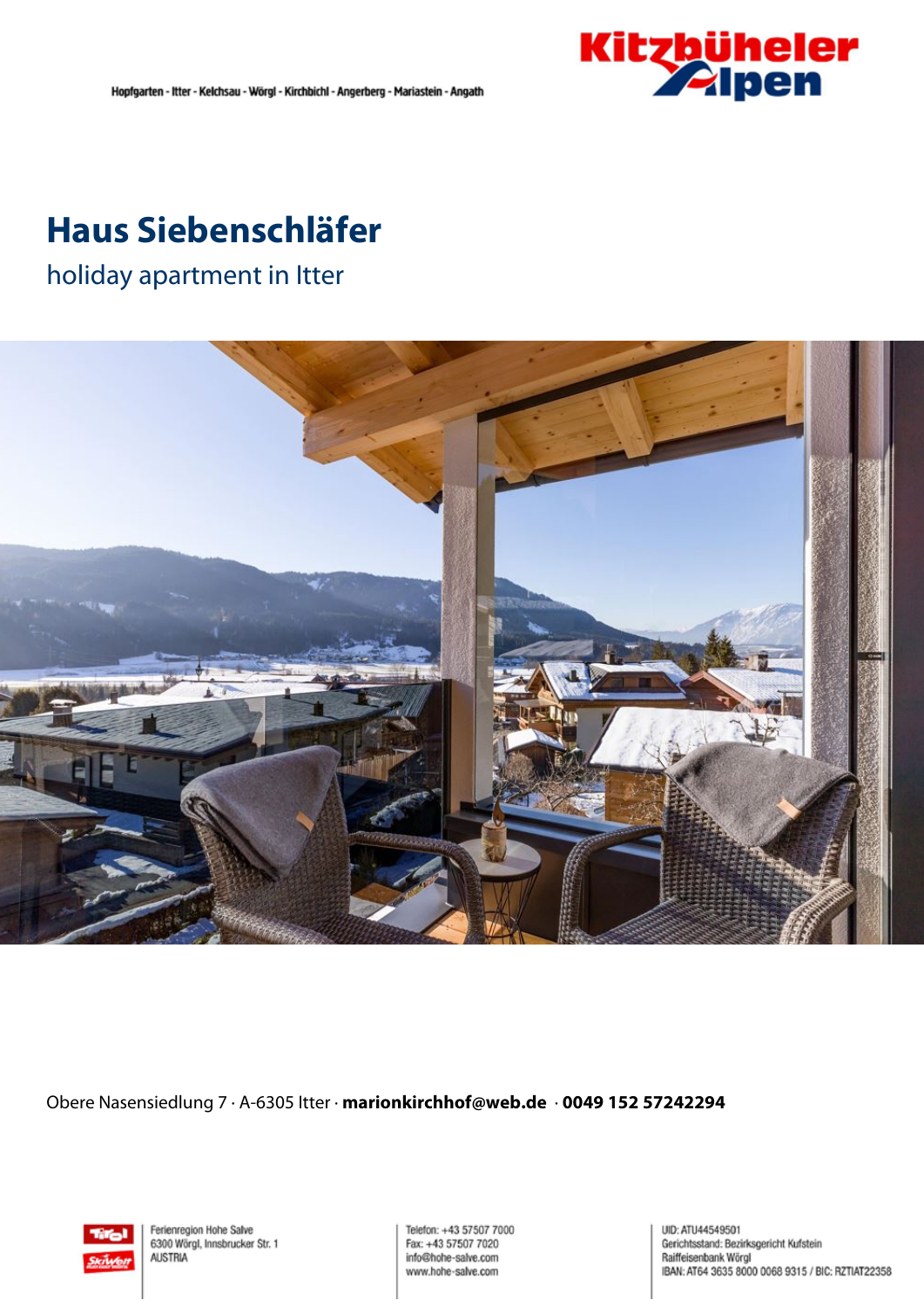

# **Haus Siebenschläfer**

## holiday apartment in Itter

The newly renovated Haus Siebenschläfer is peacefully situated on the edge of the forest and directly on <sup>a</sup> hiking trail. Be it summer or winter - there is plenty you can do in the immediate vicinity (skiing, ski tours, hiking, cycling, etc.). The house has <sup>a</sup> small storage room for skis / snowboards and bicycles. In addition, Haus Siebenschläfer offers <sup>a</sup> sauna with <sup>a</sup> view of Itter Castle for relaxing and unwinding in summer and winter. 2 additional parking spaces are available free of charge.





Telefon: +43 57507 7000 Fax: +43 57507 7020 info@hohe-salve.com www.hohe-salve.com

UID: ATU44549501 Gerichtsstand: Bezirksgericht Kufstein Raiffeisenbank Wörgl IBAN: AT64 3635 8000 0068 9315 / BIC: RZTIAT22358